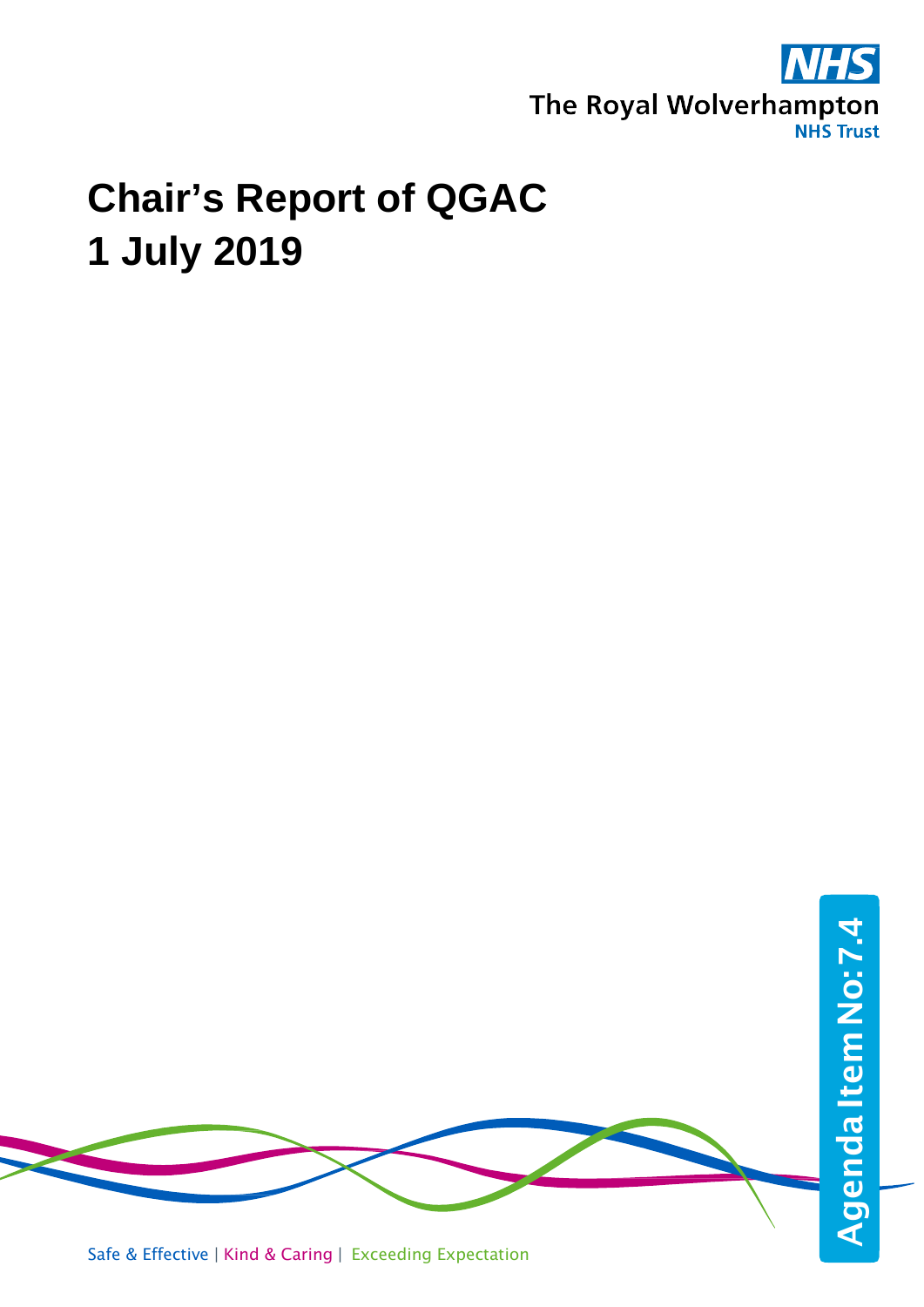## **CHAIRMAN'S SUMMARY REPORT**

*This summary sheet is for completion by the Chair of any committee/group to accompany the minutes required by a trust level committee.*

| <b>Name of Committee/Group:</b>                                                                                                    | <b>Quality Governance Assurance Committee</b>                                                                                                                                                                                                                                                                                                                                                                                                                                                                                                                  |
|------------------------------------------------------------------------------------------------------------------------------------|----------------------------------------------------------------------------------------------------------------------------------------------------------------------------------------------------------------------------------------------------------------------------------------------------------------------------------------------------------------------------------------------------------------------------------------------------------------------------------------------------------------------------------------------------------------|
| <b>Report From:</b>                                                                                                                | Rosi Edwards - Chairperson                                                                                                                                                                                                                                                                                                                                                                                                                                                                                                                                     |
| Date:                                                                                                                              | <b>June 2019</b>                                                                                                                                                                                                                                                                                                                                                                                                                                                                                                                                               |
| <b>Action Required by receiving</b><br>committee/group:                                                                            | $\sqrt{}$ For Information<br>□ Decision<br>$\Box$ Other                                                                                                                                                                                                                                                                                                                                                                                                                                                                                                        |
| <b>Aims of Committee:</b><br>Bullet point aims of the reporting<br>committee (from Terms of<br>Reference)                          | To review and oversee the management of risk across the Trust.                                                                                                                                                                                                                                                                                                                                                                                                                                                                                                 |
| Drivers:<br>Are there any links with Care Quality<br>Commission/Health &<br>Safety/NHSLA/Trust Policy/Patient<br>Experience etc.   | To receive reports, reviewing and ensuring compliance with national,<br>regional and local standards to ensure high quality service provision<br>and to ensure compliance with regulatory authorities.                                                                                                                                                                                                                                                                                                                                                         |
| <b>Main Discussion/Action Points:</b>                                                                                              | <b>QGAC Chair's report June 2019</b>                                                                                                                                                                                                                                                                                                                                                                                                                                                                                                                           |
| Bullet point the main areas of<br>discussion<br>held<br>the<br>at<br>committee/group<br>which<br>meeting<br>need to be highlighted | <b>Advise</b><br>QGAC approved the Quality Account 2018/19. It will now be<br>published. (Deadline 30 June 2019)<br>QGAC agreed the new BAF risk SR13, "Cancer performance metrics                                                                                                                                                                                                                                                                                                                                                                             |
|                                                                                                                                    | place RWT in the bottom quartile nationally"<br>QGAC approved the Risk Management Assurance Strategy Review.<br>This contained amendments and updatings but no fundamental<br>changes.<br>QSIG wishes to see Pathology Service information included in the<br>Division 1 report to QSIG. Discussions are underway within Pathology<br>regarding creating a dashboard which will go through the Black                                                                                                                                                           |
|                                                                                                                                    | Country Partnership reporting structure.<br><b>Smoke Free RWT Hospital Grounds</b><br>A smoke free steering group has been convened, chaired by Dr Kate<br>Warren, Public Health Consultant, with the intention of achieving full<br>smoke free status across the Trust by October 2020. A staged<br>approached is to be used which includes adopting a nicotine<br>withdrawal management policy (with advice), NRT provision and an e-<br>cigarette friendly approach. COG was reassured regarding the plan,<br>communications intention and progress to date |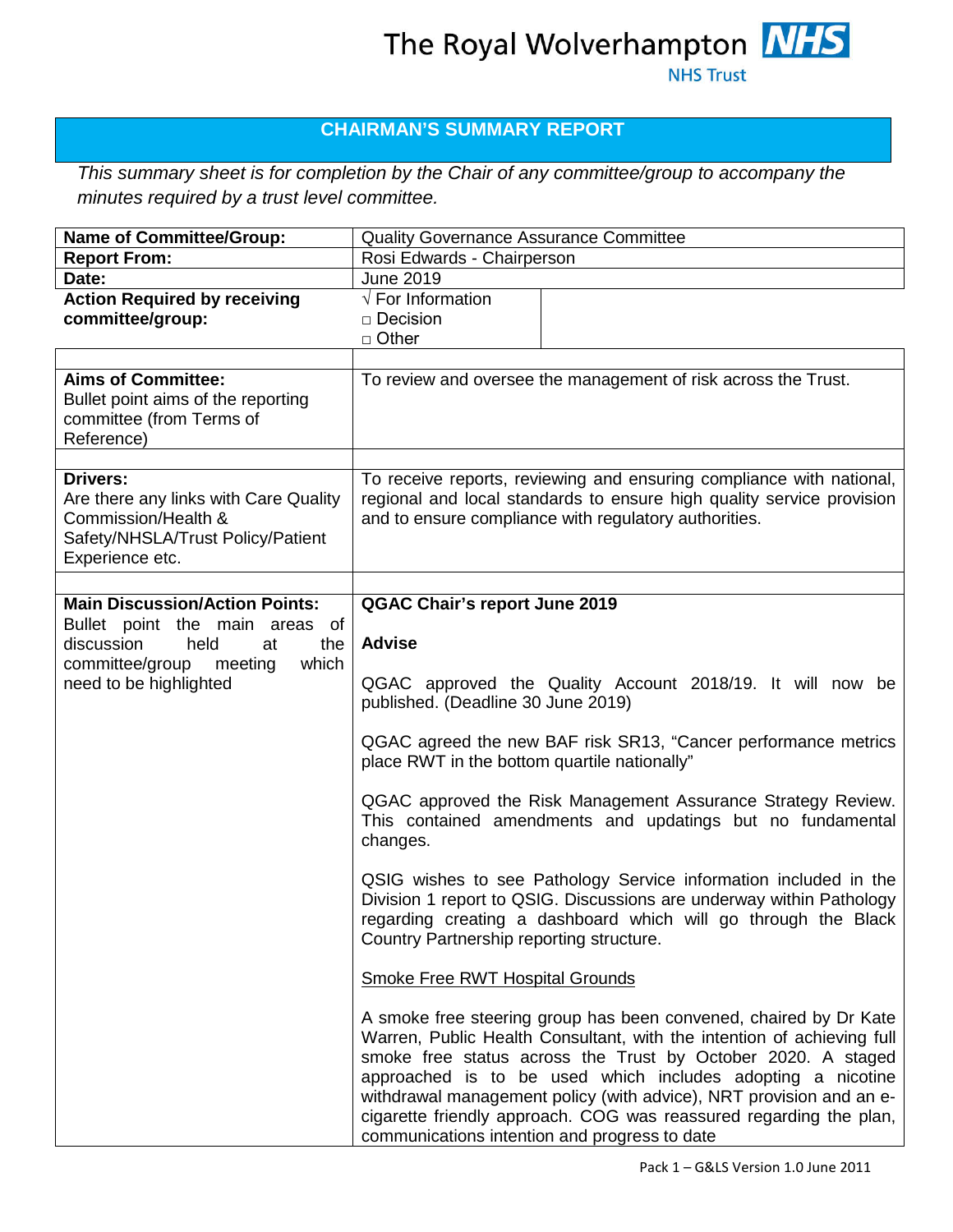| <b>Assurance</b>                                                                                                                                                                                                                                                                                                                                                                                                                                                                                                                                                                                                                |
|---------------------------------------------------------------------------------------------------------------------------------------------------------------------------------------------------------------------------------------------------------------------------------------------------------------------------------------------------------------------------------------------------------------------------------------------------------------------------------------------------------------------------------------------------------------------------------------------------------------------------------|
| <b>Health and Safety Annual Report</b><br>QGAC received this report, which covered achievements and<br>performance in 2018/19 and priorities for 2019/20. QGAC heard how<br>areas with outstanding audits would be followed up, and how<br>resources would be targeted according to the level of risk and were<br>assured.                                                                                                                                                                                                                                                                                                      |
| <b>Partial Assurance</b>                                                                                                                                                                                                                                                                                                                                                                                                                                                                                                                                                                                                        |
| Mortality<br>QGAC reviewed BAF risk SR12, mortality rates, reputational risk, and<br>considered the Learning from Deaths update report.                                                                                                                                                                                                                                                                                                                                                                                                                                                                                         |
| The national SHMI dataset has not been updated since the last report<br>(May 2019) and therefore the Trust SHMI remains at 121 (Jan 2018-<br>Dec 2018).                                                                                                                                                                                                                                                                                                                                                                                                                                                                         |
| The Mortality Review Group has taken presentations from Learning<br>Disabilities and Neonatal services this month. In both cases deaths<br>are reviewed at a system wide level (e.g. Wolverhampton agencies<br>and referring hospital). There are no concerns about the care of<br>individual cases but particularly in the case of learning disabilities<br>further work is required to improve the adherence to national guidance<br>on communication, family engagement and recognition<br>and<br>completion of documentation. The Learning Disability team have been<br>tasked with expanding on their current action plan. |
| Further understanding of performance against clinical pathways<br>(particularly in ED) is presented. ED is working alongside the CQI<br>team to identify the reasons for variability with the intention to trial<br>change via PDSA methodology. A dashboard of metrics has been<br>developed which will be used to monitor progress.                                                                                                                                                                                                                                                                                           |
| In response to the many reviews of case notes where discrepancies in<br>actual diagnosis compared to that coded have been evident the Trust<br>has set up a series of education opportunities with coders and<br>clinicians with the aim of improving the coding accuracy. This month 2<br>sessions have been held between the coding department and external<br>support from PWC. Three times weekly meetings between AMU<br>clinicians and coders have commenced to review specific case notes.<br>Trust wide education sessions have been advertised for clinicians,<br>specialist nurses and AHPs.                          |
| Mortality Reviewers have started in post and we therefore expect all<br>outstanding SJR2 reviews to be completed in the coming month.                                                                                                                                                                                                                                                                                                                                                                                                                                                                                           |
|                                                                                                                                                                                                                                                                                                                                                                                                                                                                                                                                                                                                                                 |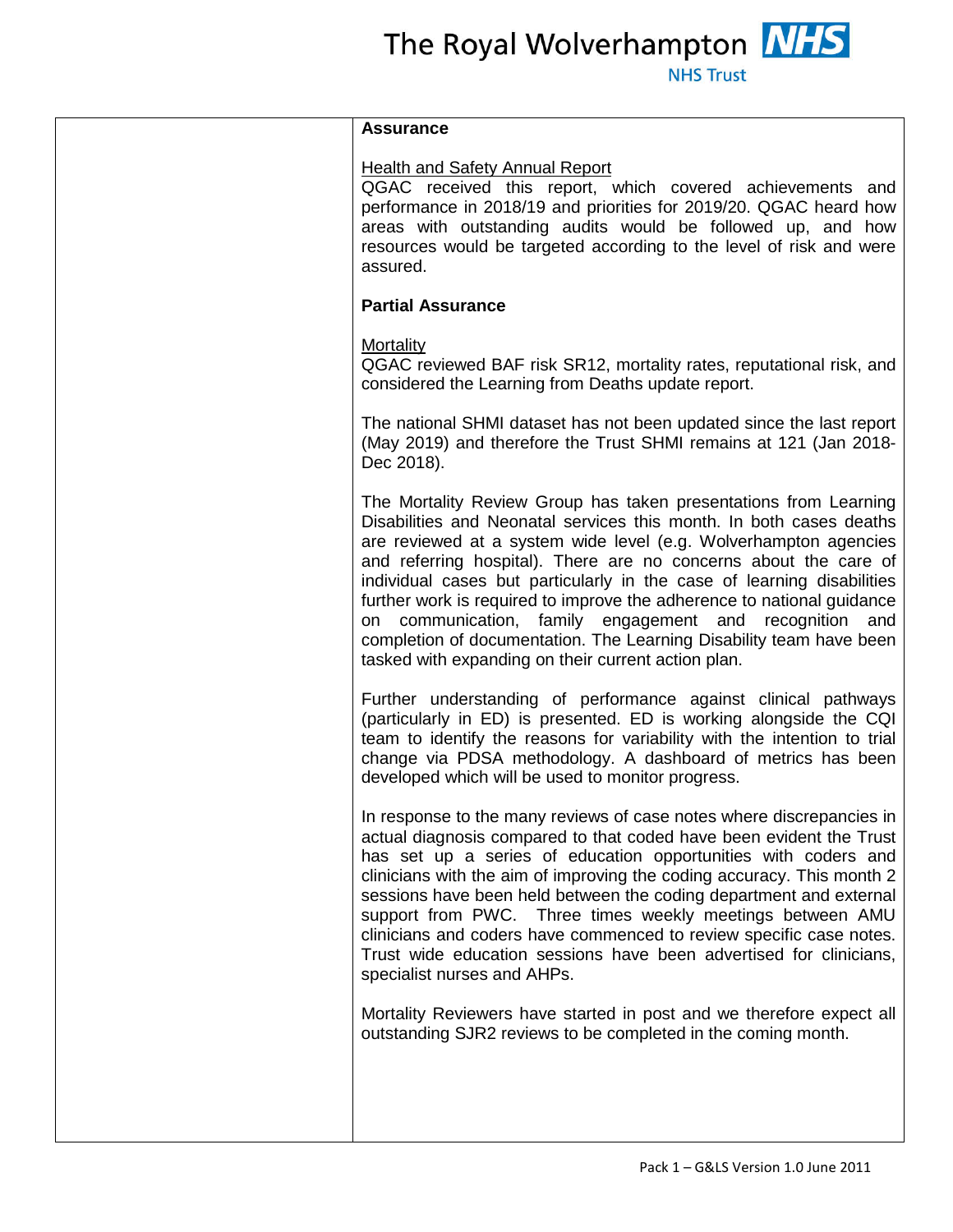| <u>RTT</u>                                                                                                                                                                                                                                                                                                                                                                                                                                                                                                                                                                    |
|-------------------------------------------------------------------------------------------------------------------------------------------------------------------------------------------------------------------------------------------------------------------------------------------------------------------------------------------------------------------------------------------------------------------------------------------------------------------------------------------------------------------------------------------------------------------------------|
| There has been a reduction in waiting list initiatives (WLIs) due to the<br>impact of recent changes in taxation of pensions, and this is likely to<br>limit the scope to get RTTs back to target levels.                                                                                                                                                                                                                                                                                                                                                                     |
| Medicines Management Group report to Compliance Oversight Group                                                                                                                                                                                                                                                                                                                                                                                                                                                                                                               |
| Following a number of medication incidents involving Transdermal<br>medication patches a draft observational chart has been designed and<br>is awaiting final approval for roll out across the Trust. The next report<br>to COG will include Opioids incidents, and cover prescribing within the<br>Trust, including the VI Practices. It was agreed that COG needs to<br>have an oversight on Opioids and the Medicine Management Group<br>will report to this group every three months instead of six months.                                                               |
| EPMA roll out across the Trust is completed with the exception of<br>Paediatrics which remains under review. Monitoring of issues with<br>implementation continues to be managed through the EPMA steering<br>group and the operational group.                                                                                                                                                                                                                                                                                                                                |
| <b>Trauma Governance Committee</b>                                                                                                                                                                                                                                                                                                                                                                                                                                                                                                                                            |
| The Trauma Audit and Research Network (TARN) reports continue to<br>show poor compliance with the proportion of directly admitted patients<br>to ED receiving CT scanning within 60 minutes of arrival at the Trust.<br>This requires a formal process to be established to ensure compliance<br>and will be reported back to COG in due course. There continues to<br>also be issues with documentation in the ED record regarding extent<br>of injury and management plan which will also be addressed.                                                                     |
| No assurance                                                                                                                                                                                                                                                                                                                                                                                                                                                                                                                                                                  |
| <u>Cancer</u><br>The two week wait for breast symptomatic referrals was met for only<br>1.10% of patients. The average waiting time is now 42 days. At<br>Walsall it is 14 days and at Dudley 13 days. Agreement has been<br>reached via the STP to share the load: these hospitals will offer<br>support to RWT by accepting patients from GP practices reasonably<br>close to them, who will be offered the opportunity to go to one of them.<br>This should help reduce the average waiting time for patients at RWT,<br>while increasing the wait at neighbouring trusts. |
| <b>Matters for Audit Committee</b>                                                                                                                                                                                                                                                                                                                                                                                                                                                                                                                                            |
| Internal Audit's reports on the BAF (7 May 2019) and Risk<br>Management (24 April 2019) were discussed.                                                                                                                                                                                                                                                                                                                                                                                                                                                                       |
| Concerning the recommendation "Discussion/explanation of key<br>changes to the BAF should be reflected in the minutes of sub-<br>committee meetings": QGAC considers that the chairs and secretaries<br>of all the board committees should get together with the company                                                                                                                                                                                                                                                                                                      |